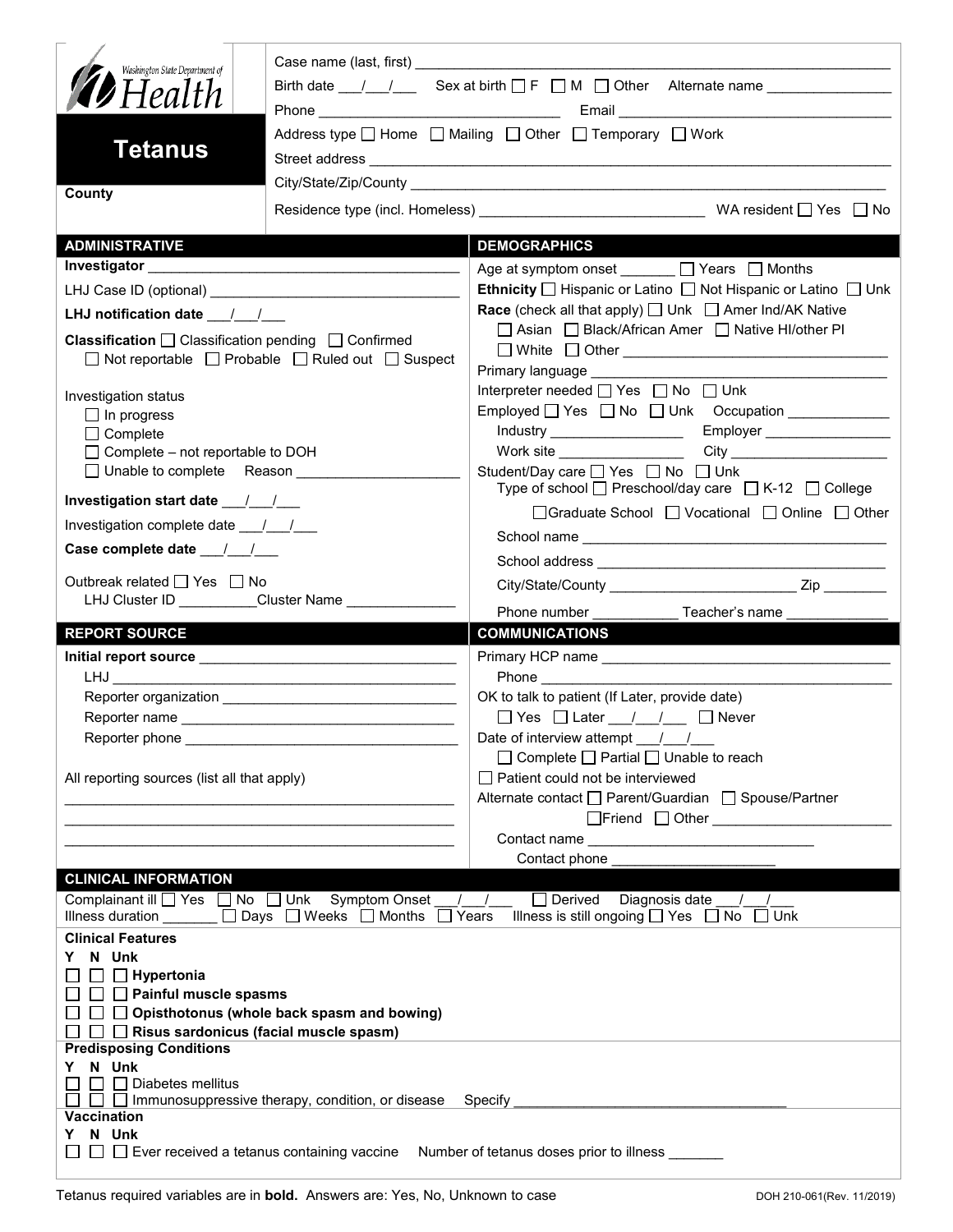| Case Name                            |                                                                                                               | LHJ Case ID                                                                                                                                                                                                                          |                                                                                                                                                                                                                                  |  |  |  |
|--------------------------------------|---------------------------------------------------------------------------------------------------------------|--------------------------------------------------------------------------------------------------------------------------------------------------------------------------------------------------------------------------------------|----------------------------------------------------------------------------------------------------------------------------------------------------------------------------------------------------------------------------------|--|--|--|
|                                      | Vaccine information available $\Box$ Yes $\Box$ No                                                            |                                                                                                                                                                                                                                      |                                                                                                                                                                                                                                  |  |  |  |
|                                      | Date of vaccine administration ___/___/ ___ Vaccine administered (Type) __________________________________    |                                                                                                                                                                                                                                      |                                                                                                                                                                                                                                  |  |  |  |
| Vaccine lot number                   |                                                                                                               |                                                                                                                                                                                                                                      |                                                                                                                                                                                                                                  |  |  |  |
|                                      | Information source □ Washington Immunization Information System (WIIS) WIIS ID number _______                 | Machinistering provider <b>Commission Commission Commission</b> Administering provider                                                                                                                                               |                                                                                                                                                                                                                                  |  |  |  |
|                                      |                                                                                                               |                                                                                                                                                                                                                                      |                                                                                                                                                                                                                                  |  |  |  |
|                                      |                                                                                                               | $\Box$ Medical record $\Box$ Patient vaccination card $\Box$ Verbal only/no documentation $\Box$ Other state IIS                                                                                                                     |                                                                                                                                                                                                                                  |  |  |  |
|                                      | Date of vaccine administration 11/2000 Vaccine administered (Type) 2008. [2010]                               |                                                                                                                                                                                                                                      |                                                                                                                                                                                                                                  |  |  |  |
| Vaccine lot number                   | <u> 1980 - Johann Barbara, martin di</u>                                                                      |                                                                                                                                                                                                                                      |                                                                                                                                                                                                                                  |  |  |  |
|                                      | Information source □ Washington Immunization Information System (WIIS) WIIS ID number                         |                                                                                                                                                                                                                                      |                                                                                                                                                                                                                                  |  |  |  |
|                                      |                                                                                                               | $\Box$ Medical record $\Box$ Patient vaccination card $\Box$ Verbal only/no documentation $\Box$ Other state IIS                                                                                                                     |                                                                                                                                                                                                                                  |  |  |  |
|                                      | Date of vaccine administration ____/ ___/ ____ Vaccine administered (Type) __________________________________ |                                                                                                                                                                                                                                      |                                                                                                                                                                                                                                  |  |  |  |
| Vaccine lot number                   |                                                                                                               |                                                                                                                                                                                                                                      | Administering provider<br>and the contract of the contract of the contract of the contract of the contract of the contract of the contract of the contract of the contract of the contract of the contract of the contract of th |  |  |  |
|                                      | Information source □ Washington Immunization Information System (WIIS) WIIS ID number ___________             |                                                                                                                                                                                                                                      |                                                                                                                                                                                                                                  |  |  |  |
|                                      |                                                                                                               | $\Box$ Medical record $\Box$ Patient vaccination card $\Box$ Verbal only/no documentation $\Box$ Other state IIS                                                                                                                     |                                                                                                                                                                                                                                  |  |  |  |
|                                      |                                                                                                               |                                                                                                                                                                                                                                      |                                                                                                                                                                                                                                  |  |  |  |
|                                      |                                                                                                               |                                                                                                                                                                                                                                      |                                                                                                                                                                                                                                  |  |  |  |
| Vaccine lot number                   |                                                                                                               |                                                                                                                                                                                                                                      |                                                                                                                                                                                                                                  |  |  |  |
|                                      | Information source □ Washington Immunization Information System (WIIS) WIIS ID number                         |                                                                                                                                                                                                                                      |                                                                                                                                                                                                                                  |  |  |  |
|                                      |                                                                                                               | □ Medical record □ Patient vaccination card □ Verbal only/no documentation □ Other state IIS                                                                                                                                         |                                                                                                                                                                                                                                  |  |  |  |
|                                      | Date of vaccine administration 11/2000 Vaccine administered (Type) 2008. [2010]                               |                                                                                                                                                                                                                                      |                                                                                                                                                                                                                                  |  |  |  |
| Vaccine lot number                   |                                                                                                               | Administering provider                                                                                                                                                                                                               | <u> 1989 - Johann Barbara, martin amerikan basar dan berasal dalam basar dalam basar dalam basar dalam basar dala</u>                                                                                                            |  |  |  |
|                                      |                                                                                                               |                                                                                                                                                                                                                                      |                                                                                                                                                                                                                                  |  |  |  |
|                                      |                                                                                                               | $\Box$ Medical record $\Box$ Patient vaccination card $\Box$ Verbal only/no documentation $\Box$ Other state IIS                                                                                                                     |                                                                                                                                                                                                                                  |  |  |  |
|                                      | Date of vaccine administration ____/ ___/ ____ Vaccine administered (Type) __________________________________ |                                                                                                                                                                                                                                      |                                                                                                                                                                                                                                  |  |  |  |
| Vaccine lot number                   |                                                                                                               |                                                                                                                                                                                                                                      |                                                                                                                                                                                                                                  |  |  |  |
|                                      | Information source □ Washington Immunization Information System (WIIS) WIIS ID number _______                 |                                                                                                                                                                                                                                      |                                                                                                                                                                                                                                  |  |  |  |
|                                      |                                                                                                               | $\Box$ Medical record $\Box$ Patient vaccination card $\Box$ Verbal only/no documentation $\Box$ Other state IIS                                                                                                                     |                                                                                                                                                                                                                                  |  |  |  |
|                                      |                                                                                                               |                                                                                                                                                                                                                                      |                                                                                                                                                                                                                                  |  |  |  |
| N Unk<br>Y.                          |                                                                                                               |                                                                                                                                                                                                                                      |                                                                                                                                                                                                                                  |  |  |  |
|                                      |                                                                                                               | $\Box$ Tetanus vaccination up to date for age per ACIP                                                                                                                                                                               |                                                                                                                                                                                                                                  |  |  |  |
| Vaccine series not up to date reason |                                                                                                               |                                                                                                                                                                                                                                      |                                                                                                                                                                                                                                  |  |  |  |
|                                      |                                                                                                               |                                                                                                                                                                                                                                      |                                                                                                                                                                                                                                  |  |  |  |
|                                      |                                                                                                               | $\Box$ Religious exemption $\Box$ Medical contraindication $\Box$ Philosophical exemption                                                                                                                                            |                                                                                                                                                                                                                                  |  |  |  |
|                                      |                                                                                                               | $\Box$ Laboratory confirmation of previous disease $\Box$ MD diagnosis of previous disease                                                                                                                                           |                                                                                                                                                                                                                                  |  |  |  |
|                                      |                                                                                                               | $\Box$ Underage for vaccine $\Box$ Parental refusal $\Box$ Other $\Box$ Unknown                                                                                                                                                      |                                                                                                                                                                                                                                  |  |  |  |
|                                      | <b>Physician Reporting/Patient Health Care</b>                                                                |                                                                                                                                                                                                                                      |                                                                                                                                                                                                                                  |  |  |  |
| Y N Unk                              |                                                                                                               |                                                                                                                                                                                                                                      |                                                                                                                                                                                                                                  |  |  |  |
|                                      | $\Box$ Diagnosis of tetanus by a health care provider                                                         |                                                                                                                                                                                                                                      |                                                                                                                                                                                                                                  |  |  |  |
| Hospitalization                      |                                                                                                               |                                                                                                                                                                                                                                      |                                                                                                                                                                                                                                  |  |  |  |
| Y N Unk                              |                                                                                                               |                                                                                                                                                                                                                                      |                                                                                                                                                                                                                                  |  |  |  |
|                                      | □ □ Hospitalized at least overnight for this illness Facility name                                            |                                                                                                                                                                                                                                      |                                                                                                                                                                                                                                  |  |  |  |
|                                      | Hospital admission date __/__/___ Discharge __/__/_                                                           | <b>HRN</b>                                                                                                                                                                                                                           |                                                                                                                                                                                                                                  |  |  |  |
|                                      | Admitted to ICU Date admitted to ICU $\frac{1}{\sqrt{2}}$                                                     | Date discharged from ICU / /                                                                                                                                                                                                         |                                                                                                                                                                                                                                  |  |  |  |
|                                      | Mechanical ventilation or intubation required                                                                 |                                                                                                                                                                                                                                      |                                                                                                                                                                                                                                  |  |  |  |
|                                      | Still hospitalized As of / /                                                                                  |                                                                                                                                                                                                                                      |                                                                                                                                                                                                                                  |  |  |  |
| Y                                    |                                                                                                               |                                                                                                                                                                                                                                      |                                                                                                                                                                                                                                  |  |  |  |
| N Unk                                |                                                                                                               |                                                                                                                                                                                                                                      |                                                                                                                                                                                                                                  |  |  |  |
| $\Box$ Died of this illness          |                                                                                                               | Death date <u>Julean Please fill</u> in the death date information on the Person Screen                                                                                                                                              |                                                                                                                                                                                                                                  |  |  |  |
|                                      | Autopsy performed                                                                                             |                                                                                                                                                                                                                                      |                                                                                                                                                                                                                                  |  |  |  |
| $\perp$<br>$\perp$                   | Death certificate lists disease as a cause of death or a significant contributing condition                   |                                                                                                                                                                                                                                      |                                                                                                                                                                                                                                  |  |  |  |
|                                      | Location of death □ Outside of hospital (e.g., home or in transit to the hospital □ Emergency department (ED) |                                                                                                                                                                                                                                      |                                                                                                                                                                                                                                  |  |  |  |
|                                      | $\Box$ Inpatient ward $\Box$ ICU $\Box$ Other                                                                 |                                                                                                                                                                                                                                      |                                                                                                                                                                                                                                  |  |  |  |
|                                      | RISK AND RESPONSE (Ask about exposures 3-21 days before symptom onset)                                        |                                                                                                                                                                                                                                      |                                                                                                                                                                                                                                  |  |  |  |
| <b>Travel</b>                        |                                                                                                               |                                                                                                                                                                                                                                      |                                                                                                                                                                                                                                  |  |  |  |
|                                      | Setting 1                                                                                                     | Setting 2                                                                                                                                                                                                                            | Setting 3                                                                                                                                                                                                                        |  |  |  |
| Travel out of:                       | County/City ____________________<br>$\mathbf{L}$                                                              | County/City                                                                                                                                                                                                                          | County/City                                                                                                                                                                                                                      |  |  |  |
|                                      |                                                                                                               |                                                                                                                                                                                                                                      | Ē                                                                                                                                                                                                                                |  |  |  |
|                                      |                                                                                                               |                                                                                                                                                                                                                                      | $\Box$                                                                                                                                                                                                                           |  |  |  |
|                                      | Other                                                                                                         | Other <b>Communist Communist Communist Communist Communist Communist Communist Communist Communist Communist Communist Communist Communist Communist Communist Communist Communist Communist Communist Communist Communist Commu</b> | Other the contract of the contract of the contract of the contract of the contract of the contract of the contract of the contract of the contract of the contract of the contract of the contract of the contract of the cont   |  |  |  |
| Destination name                     |                                                                                                               |                                                                                                                                                                                                                                      |                                                                                                                                                                                                                                  |  |  |  |
| Start and end dates                  | $1$ $1$ to $1$ $1$                                                                                            | $\overline{\phantom{a}}$ / $\phantom{a}$ to $\phantom{a}$ / $\phantom{a}$ /                                                                                                                                                          | <u>/ / to / / _ _</u>                                                                                                                                                                                                            |  |  |  |
|                                      |                                                                                                               |                                                                                                                                                                                                                                      |                                                                                                                                                                                                                                  |  |  |  |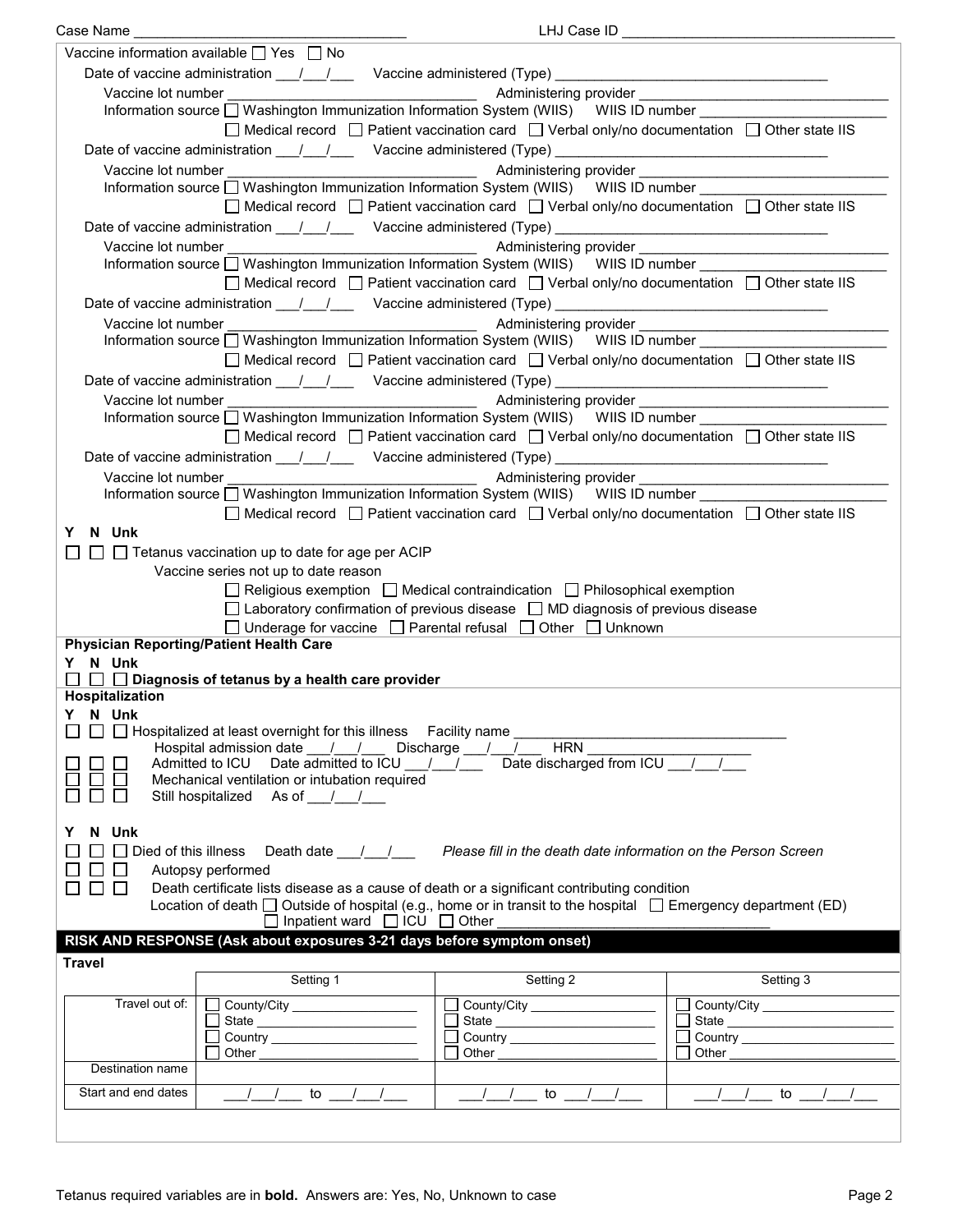| Case Name                                                                                                                                 | LHJ Case ID                                    |
|-------------------------------------------------------------------------------------------------------------------------------------------|------------------------------------------------|
| <b>Risk and Exposure Information</b>                                                                                                      |                                                |
| Y N Unk                                                                                                                                   |                                                |
| $\Box$ Is case a recent foreign arrival (e.g. immigrant, refugee, adoptee, visitor) Country _________                                     |                                                |
| □ □ Neonate Age of mother ________ Date of birth __/ _/ __ Date of last maternal tetanus dose __/ __/ __                                  |                                                |
|                                                                                                                                           |                                                |
| Attended by $\Box$ Physician $\Box$ Nurse $\Box$ Licensed midwife $\Box$ Other birth attendant $\Box$ Unk                                 |                                                |
| $\Box$ Other $\Box$                                                                                                                       |                                                |
| Location of birth $\Box$ Home $\Box$ Hospital $\Box$ Other $\Box$                                                                         |                                                |
| Mother received tetanus toxoid during the pregnancy<br>$\mathbf{L}$                                                                       |                                                |
| $\Box$ Injected drugs not prescribed by a doctor, even if only once or a few times Describe                                               |                                                |
| $\Box$ Acute wound identified Date identified $\_\_\_\_\_\_\_\_\_\_\$ Depth of wound $\Box$ 1 cm or less $\Box$ More than 1 cm $\Box$ Unk |                                                |
|                                                                                                                                           |                                                |
| Signs of infection<br>$\mathbf{1}$                                                                                                        |                                                |
| $\Box$<br>Wound contaminated                                                                                                              |                                                |
| Wound debrided before tetanus onset How soon after injury ________<br>$\Box$<br>$\perp$                                                   |                                                |
| Wound site $\Box$ Head $\Box$ Trunk $\Box$ Upper extremity $\Box$ Lower extremity $\Box$ Unspecified                                      |                                                |
|                                                                                                                                           |                                                |
| $\Box$ Other                                                                                                                              |                                                |
| Wound type $\Box$ Abrasion $\Box$ Animal bite $\Box$ Avulsion $\Box$ Burn $\Box$ Compound fracture $\Box$ Crushing injury                 |                                                |
| □ Dental procedure □ Frostbite □ Insect bite/sting □ Linear laceration □ Punctate                                                         |                                                |
| $\Box$ Stellate laceration $\Box$ Surgical incision $\Box$ Tissue necrosis $\Box$ Unk                                                     |                                                |
| $\Box$ Other                                                                                                                              |                                                |
| Was medical care obtained for this acute injury                                                                                           |                                                |
| Tetanus toxoid (TT/Td/Tdap) administered before tetanus onset How soon after injury _<br>$\mathbb{R}^n$                                   |                                                |
| $\Box$ If no acute injury, associated condition                                                                                           |                                                |
| Lesion type □ Abscess □ Ulcer □ Blister □ Gangrene □ Cellulitis □ Cancer □ Gingivitis                                                     |                                                |
|                                                                                                                                           |                                                |
| $\Box$ $\Box$ Work related                                                                                                                |                                                |
| <b>Exposure and Transmission Summary</b>                                                                                                  |                                                |
| Likely geographic region of exposure □ In Washington - county _____________ □ Other state __________                                      |                                                |
|                                                                                                                                           |                                                |
| International travel related □ During entire exposure period □ During part of exposure period □ No international travel                   |                                                |
|                                                                                                                                           |                                                |
| Exposure summary                                                                                                                          |                                                |
|                                                                                                                                           |                                                |
|                                                                                                                                           |                                                |
|                                                                                                                                           |                                                |
|                                                                                                                                           |                                                |
|                                                                                                                                           |                                                |
|                                                                                                                                           |                                                |
|                                                                                                                                           |                                                |
| <b>TREATMENT</b>                                                                                                                          |                                                |
| Y N Unk                                                                                                                                   |                                                |
| □ Tetanus IG given prior to onset Date/time given   / /<br>$\Box$                                                                         | $\vdots$ $\Box$ AM $\Box$ PM<br>Dosage (units) |
| How soon after injury $\Box$ <6 hours $\Box$ 7-23 hours $\Box$ 1-4 days $\Box$ 5-9 days $\Box$ 10-14 days $\Box$ 15+ days                 | Unk                                            |
| <b>NOTES</b>                                                                                                                              |                                                |
|                                                                                                                                           |                                                |
|                                                                                                                                           |                                                |
|                                                                                                                                           |                                                |
|                                                                                                                                           |                                                |
|                                                                                                                                           |                                                |
|                                                                                                                                           |                                                |
|                                                                                                                                           |                                                |
| <b>LAB RESULTS</b>                                                                                                                        |                                                |
| Lab report information                                                                                                                    |                                                |
| Lab report reviewed - LHJ                                                                                                                 |                                                |
| WDRS user-entered lab report note                                                                                                         |                                                |
|                                                                                                                                           |                                                |
| Submitter<br><u> 1989 - Johann John Harrison, mars eta bainar e</u>                                                                       |                                                |
| Performing lab for entire report                                                                                                          |                                                |
|                                                                                                                                           |                                                |
|                                                                                                                                           |                                                |
| Specimen                                                                                                                                  |                                                |
|                                                                                                                                           |                                                |
| Specimen received date / /<br>Specimen collection date __/__/__                                                                           |                                                |
|                                                                                                                                           |                                                |